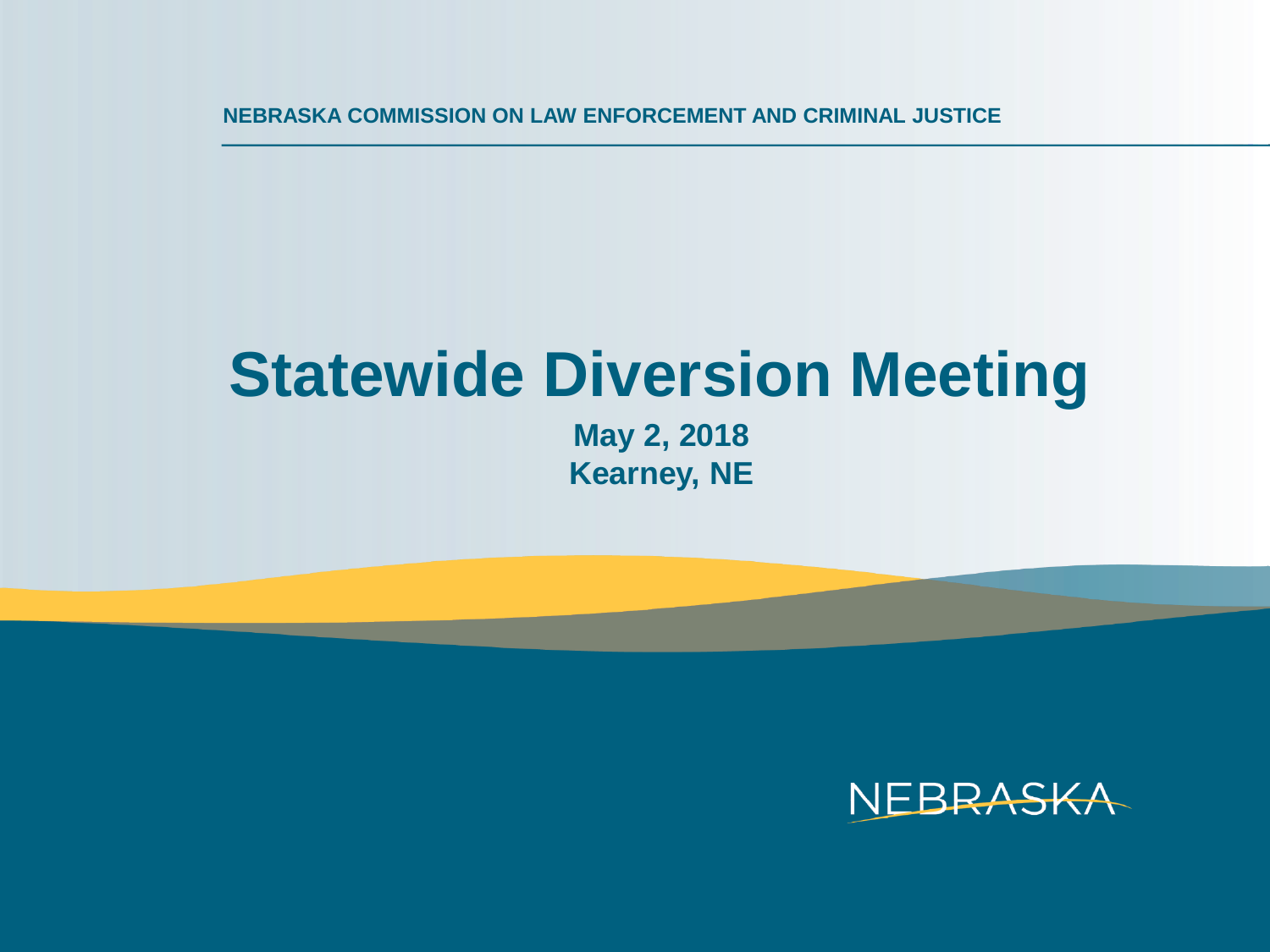### **Victim Youth Conferencing**

Presentation from Becky Steiner, Lancaster County

Handout from Office of Dispute Resolution

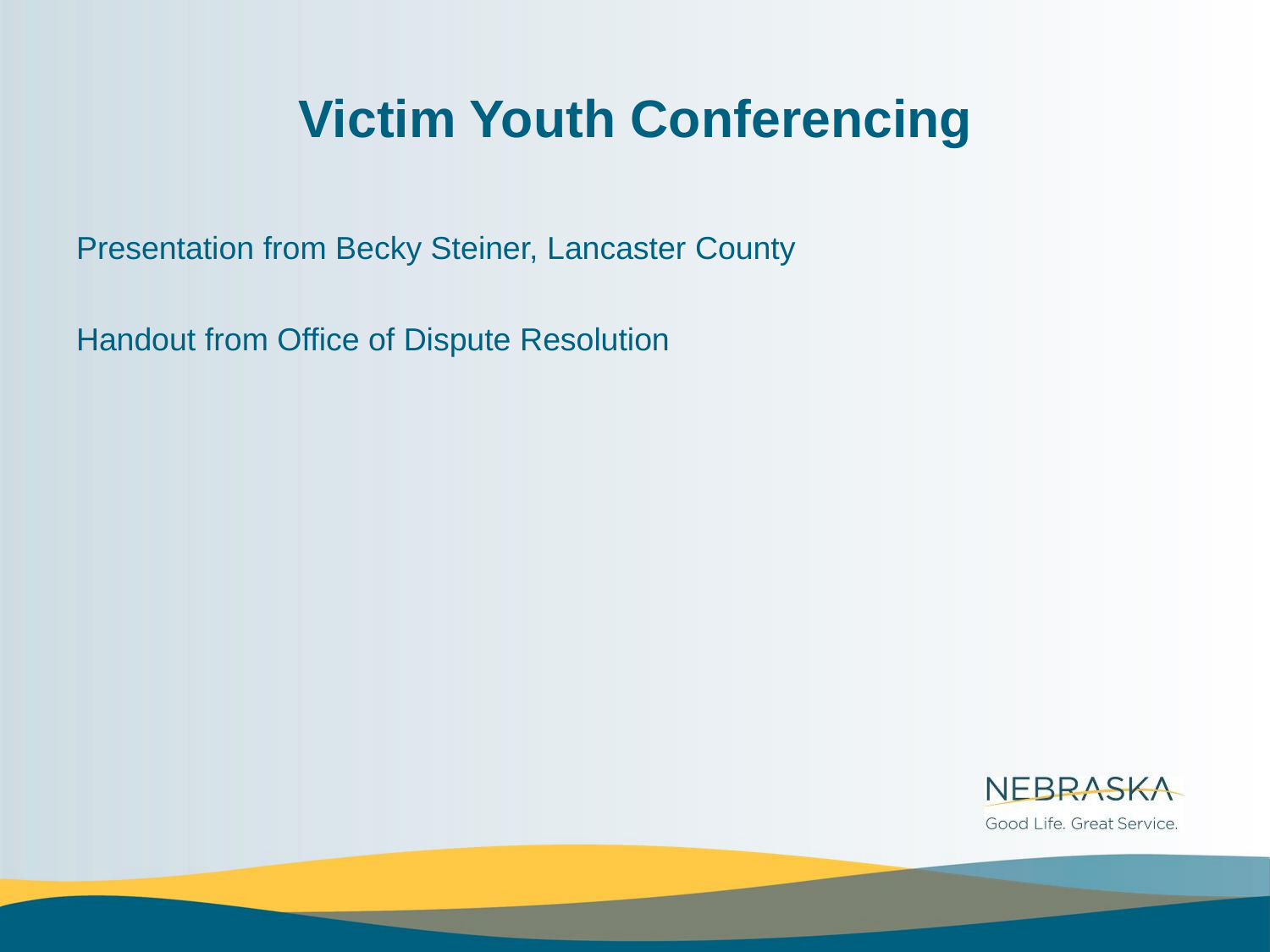### **Diversion Subcommittee Strategic Plan**

- *Vision*: Collaborate for equal access to effective diversion.
- *Mission*: Provide support to expand and enhance diversion for the betterment of youth and families in Nebraska.
- Priority Categories:
	- Statewide Coordinator and Program Support
	- Advocacy
	- Best Practices
	- Subcommittee Membership

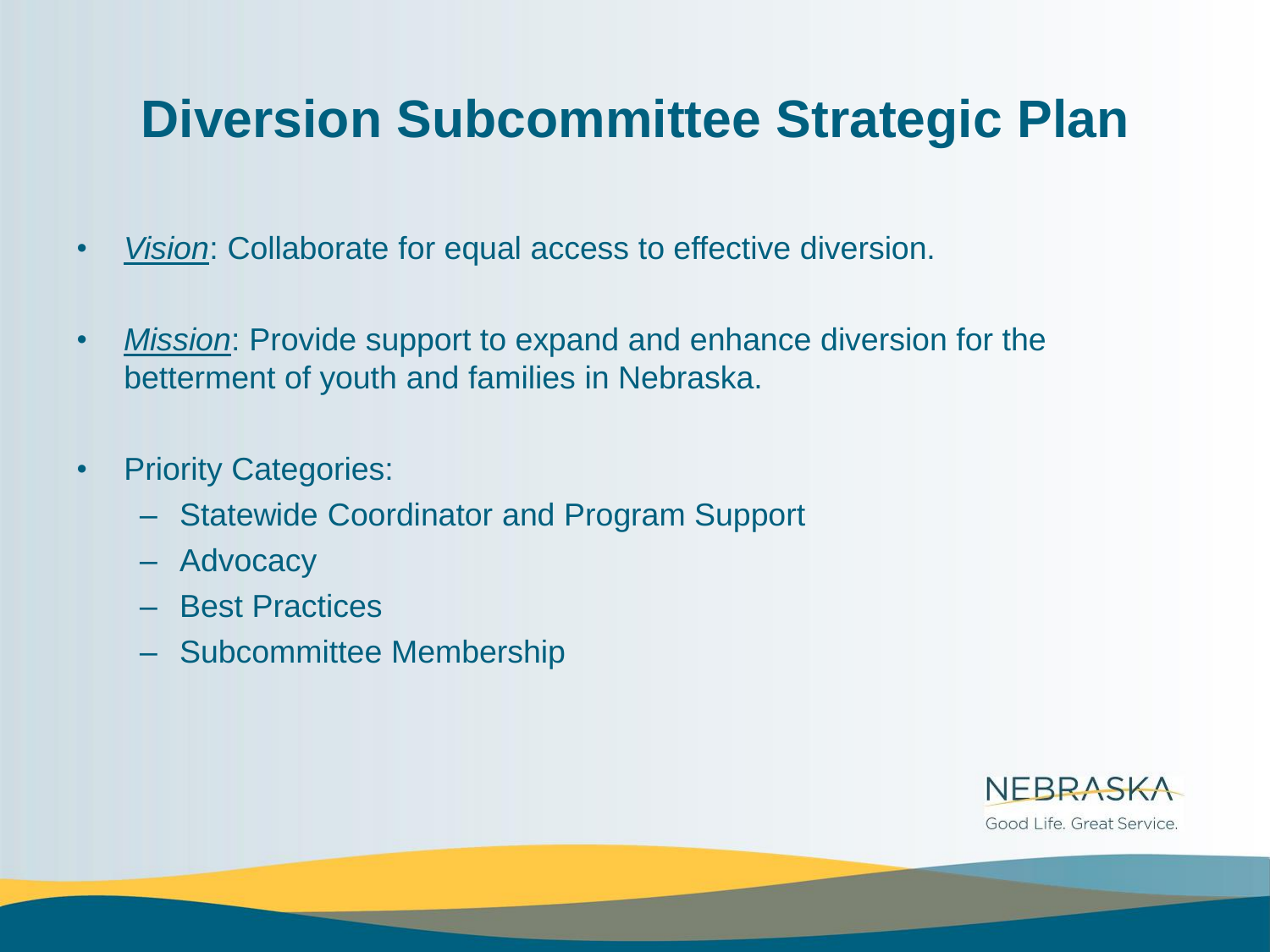### **Diversion Subcommittee Strategic Plan Working Groups**

- Diversion Academy
	- Goal #1: Promote networking opportunities to provide encouragement, discussion, and the exchange of ideas between diversion programs and stakeholders.
	- Goal #2: Create a Diversion Academy to assist programs in meeting a minimum standard for the training of diversion officers.

# **Tomorrow, May 3rd** Old Chicago Good Life. Great Service.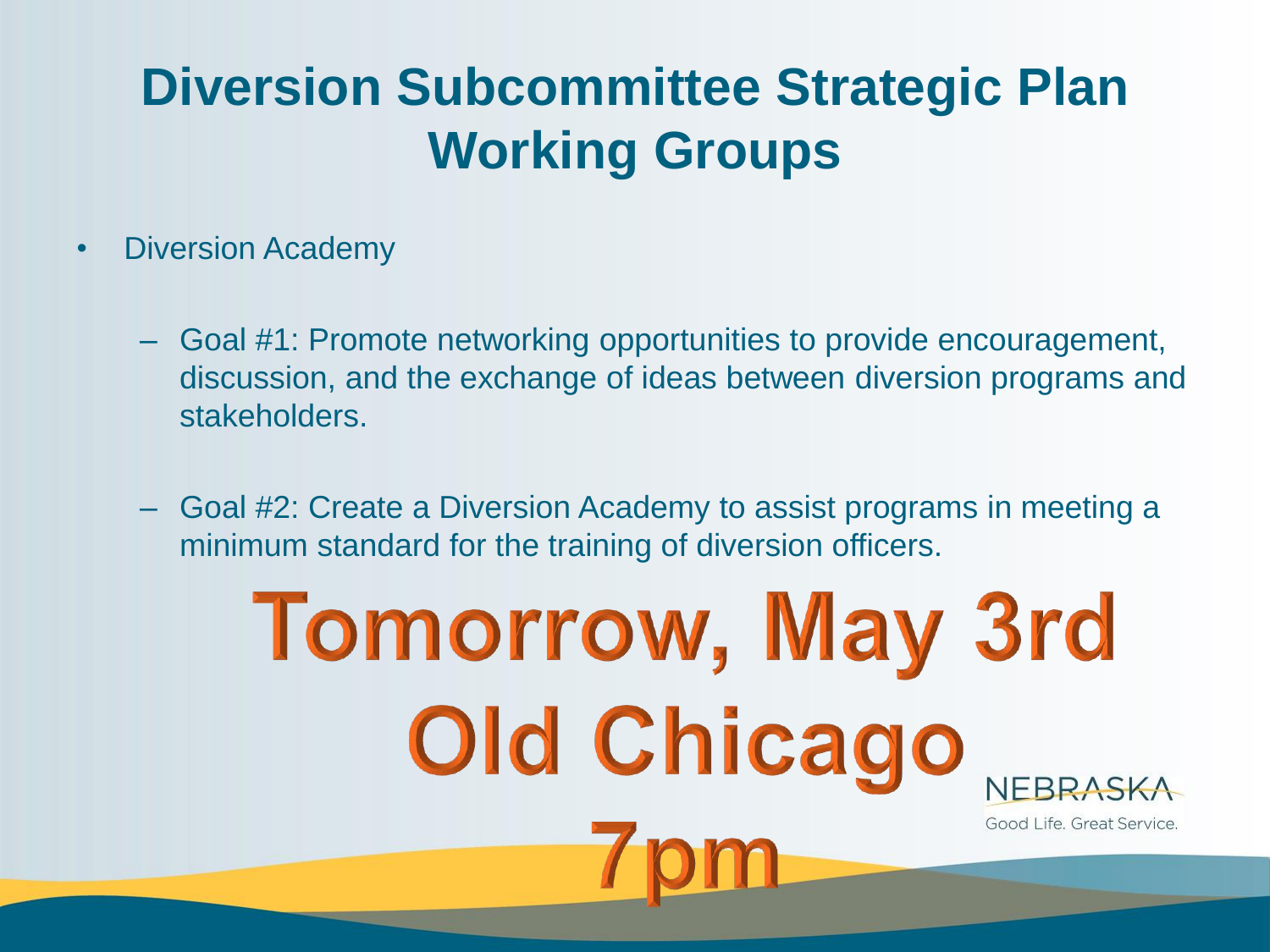### **Diversion Subcommittee Strategic Plan Working Groups**

- Advocacy
	- Goal #4: Educate county and state officials on diversion success and its value.
	- Goal #5: Identify and educate senators, legislative staff, and juvenile justice stakeholders on the value of diversion and the use of Community-based Juvenile Services Aid dollars with the goal of increasing support for diversion programs throughout Nebraska.

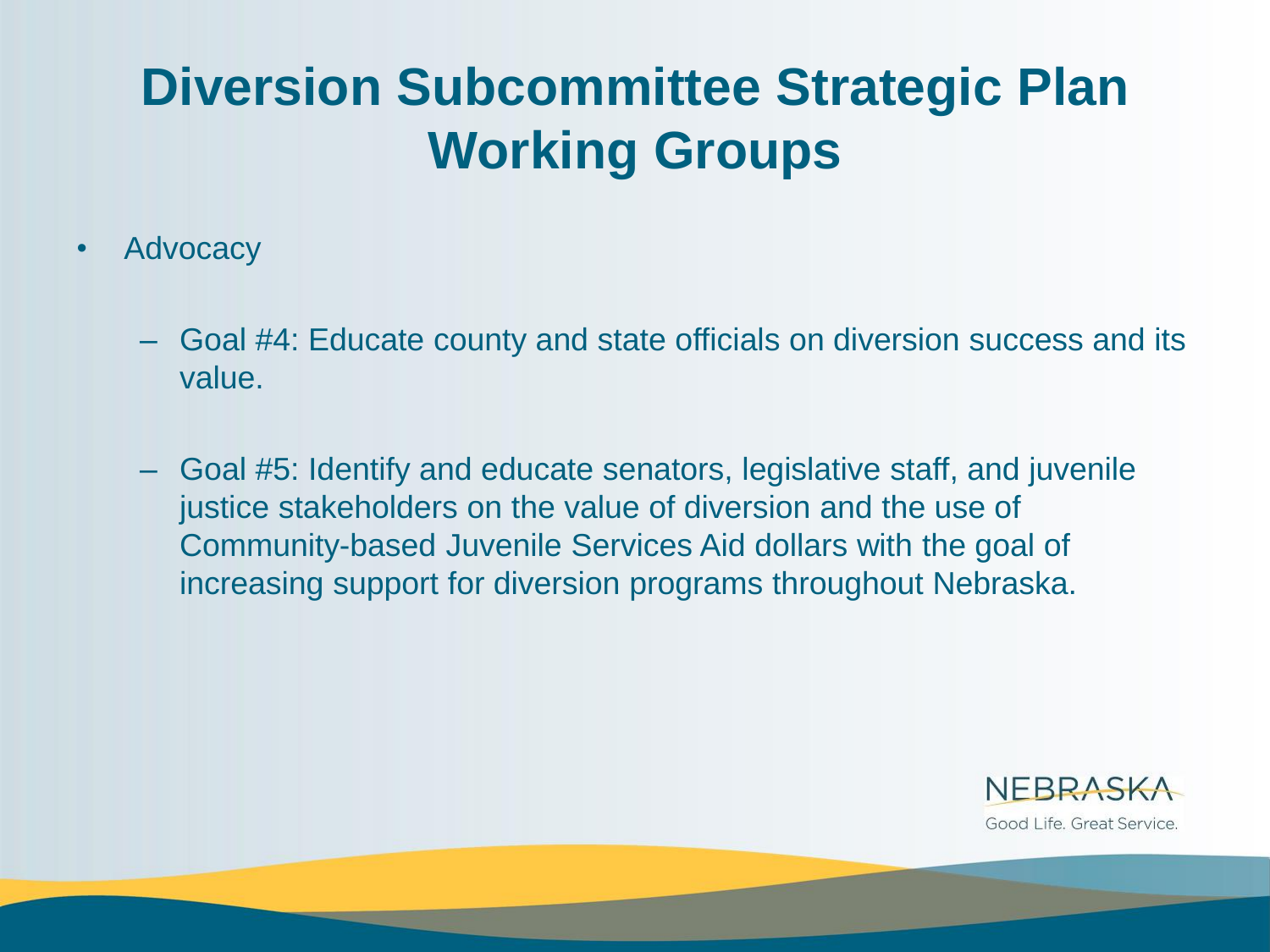### **Diversion Subcommittee Strategic Plan Working Groups**

#### • Data and Assessments

- Goal #6: Provide training to local diversion programs on the value of accurate data collection and how to use their own data to better their diversion program.
- Goal #7: Advocate for the proper use of screening and assessment tools throughout all diversion programs to be in compliance with Nebraska statute and best practices.
- Goal #8: Commission a person or organization to create a Nebraska-specific diversion intake tool to be used statewide.

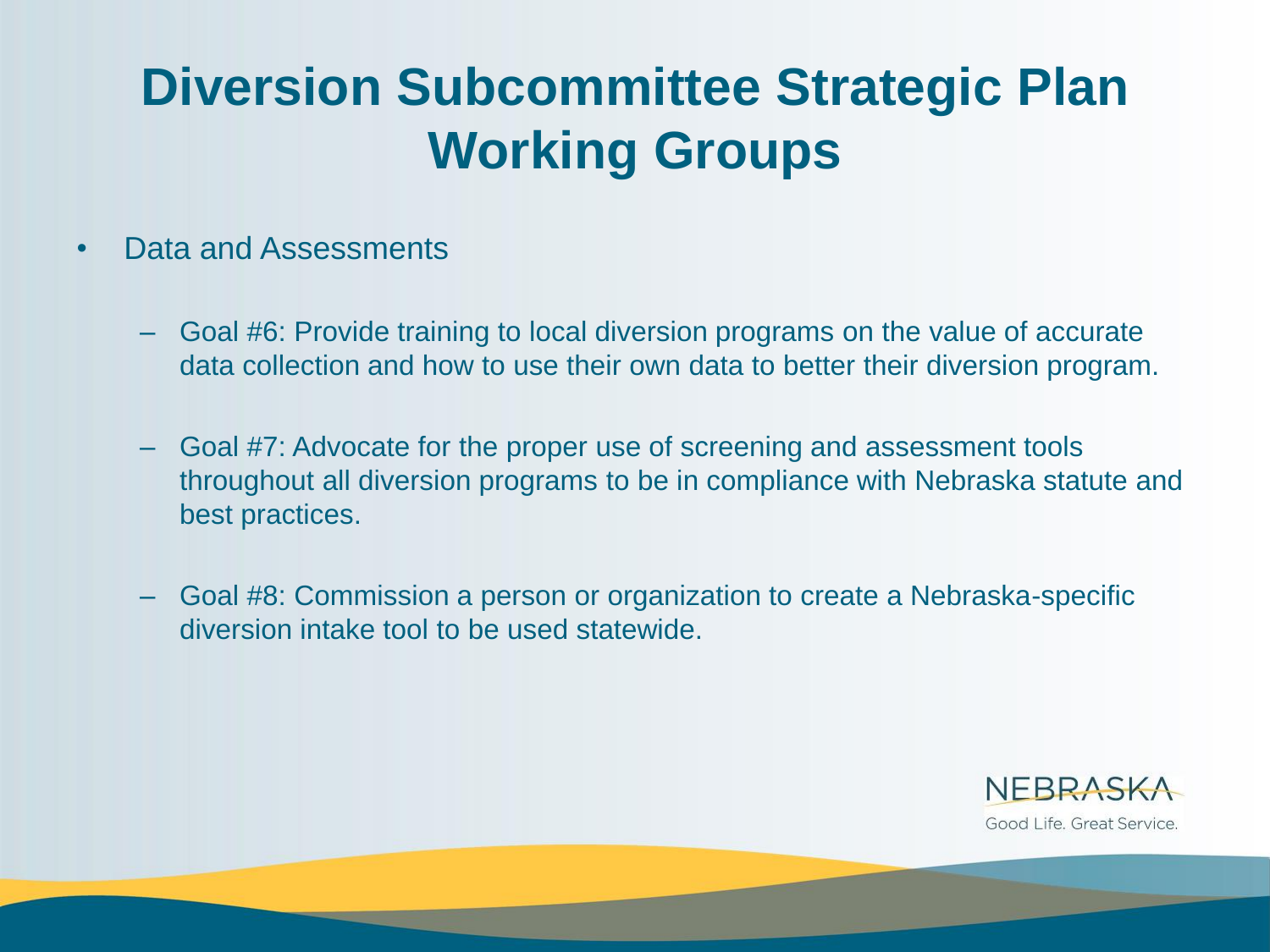#### **Diversion Academy Working Group**

Comments from Amber Pelan

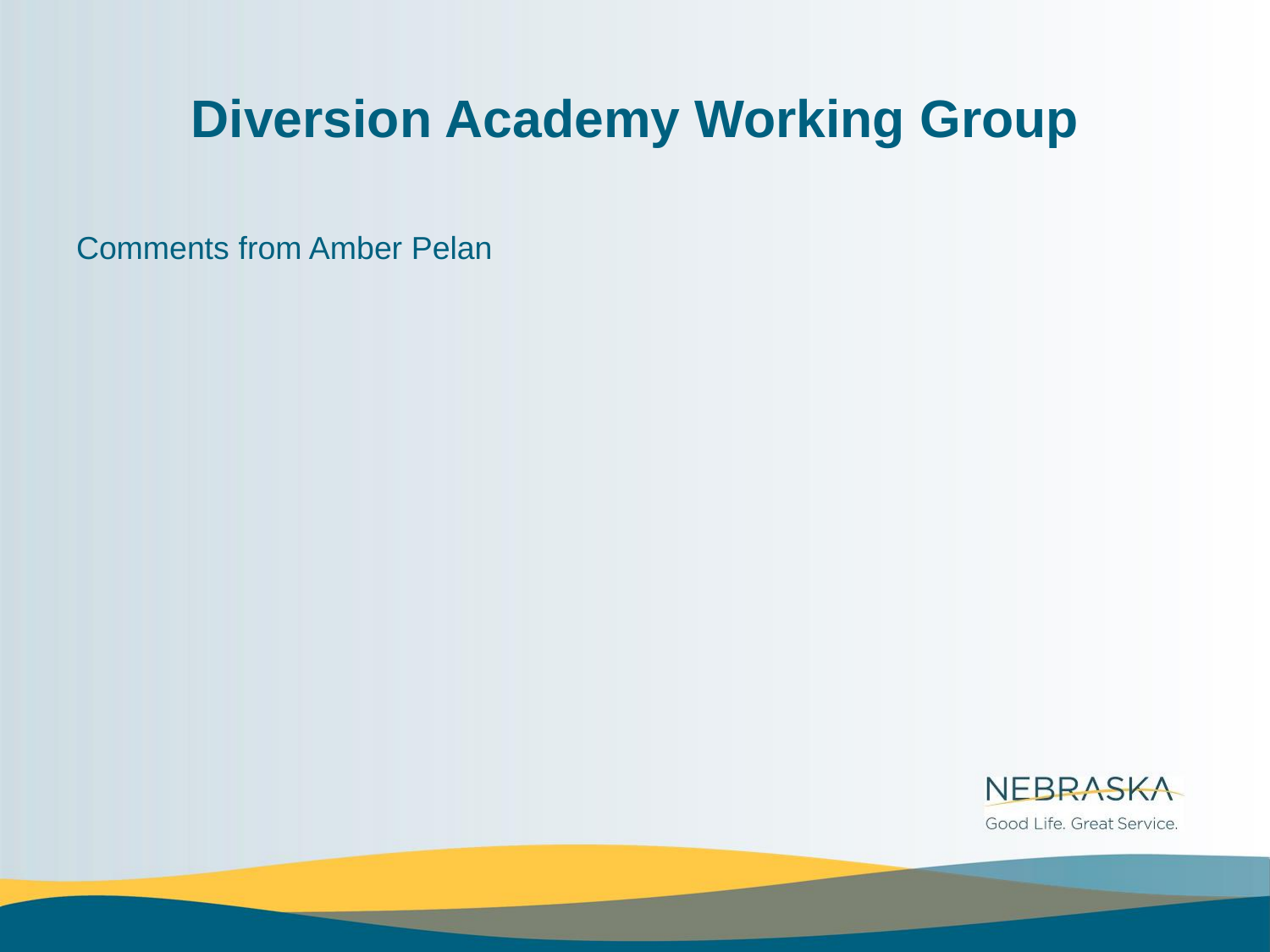### **Previous Year in Review**

- Reflecting on trainings over the last year:
	- YLS/CMI
	- Motivational Interviewing
	- Youth Thrive
	- Social Media Training
	- Youth Mental Health First Aid
	- $-$  Marijuana in the 21<sup>st</sup> Century
	- Adverse Childhood Trauma
	- Reaching Teens
	- Drug Symposium
	- SBIRT and Brief Motivational Interventions
	- Trauma Training for the Juvenile Justice Professional
- Now What? Comments from Vanessa Sherman

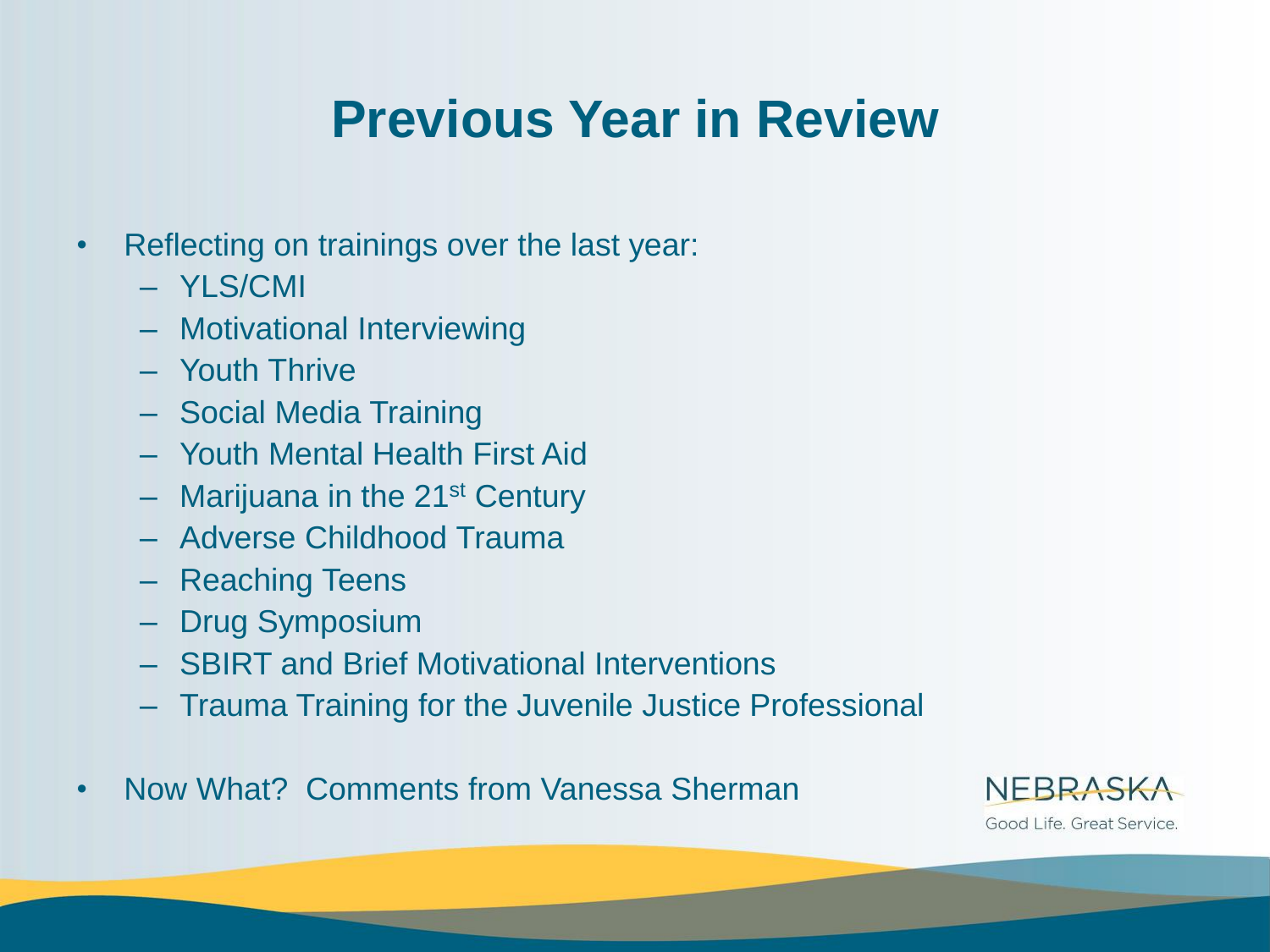

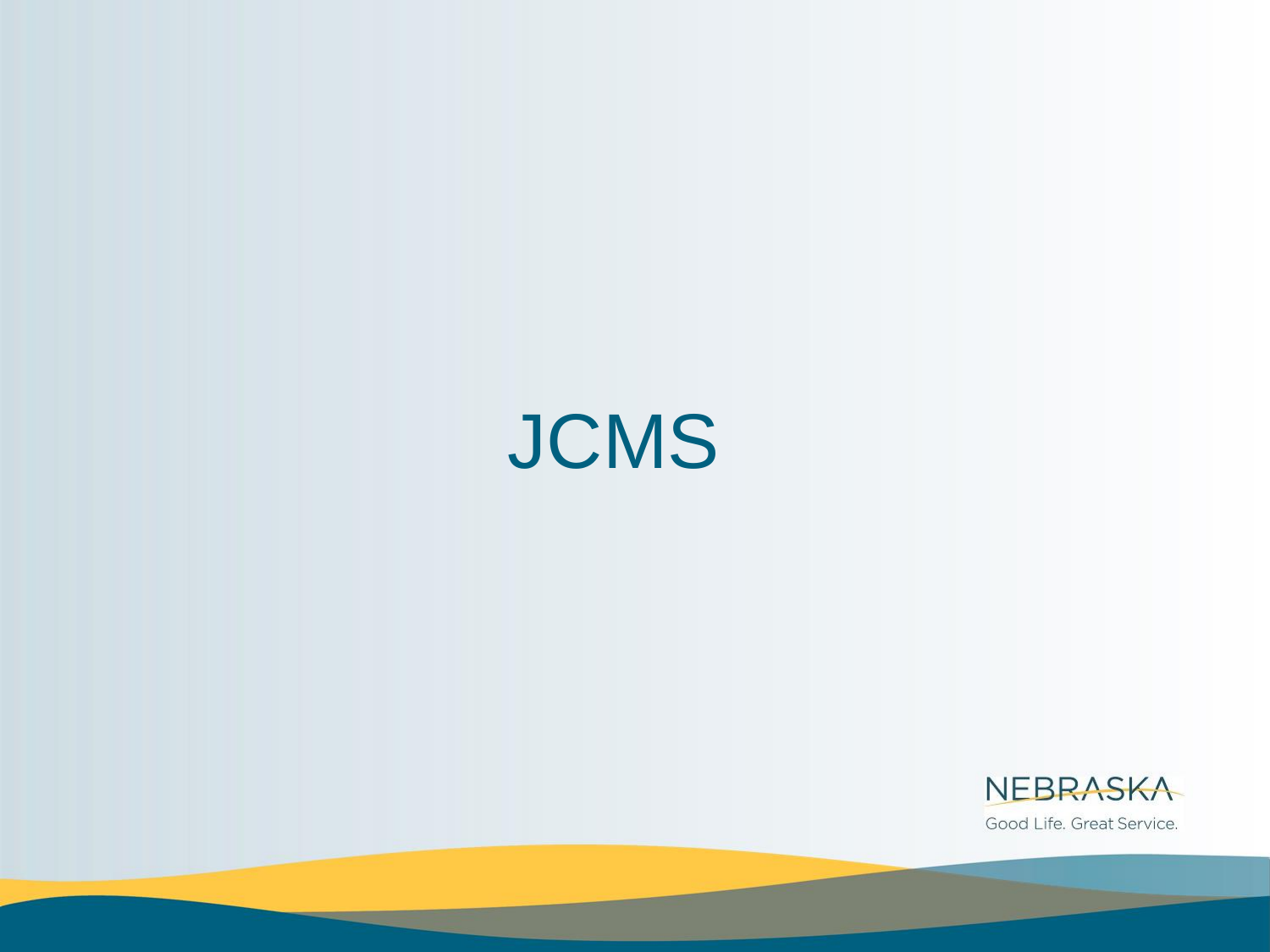#### **JCMS Videos**

## www.jjinebraska.org/diversion/

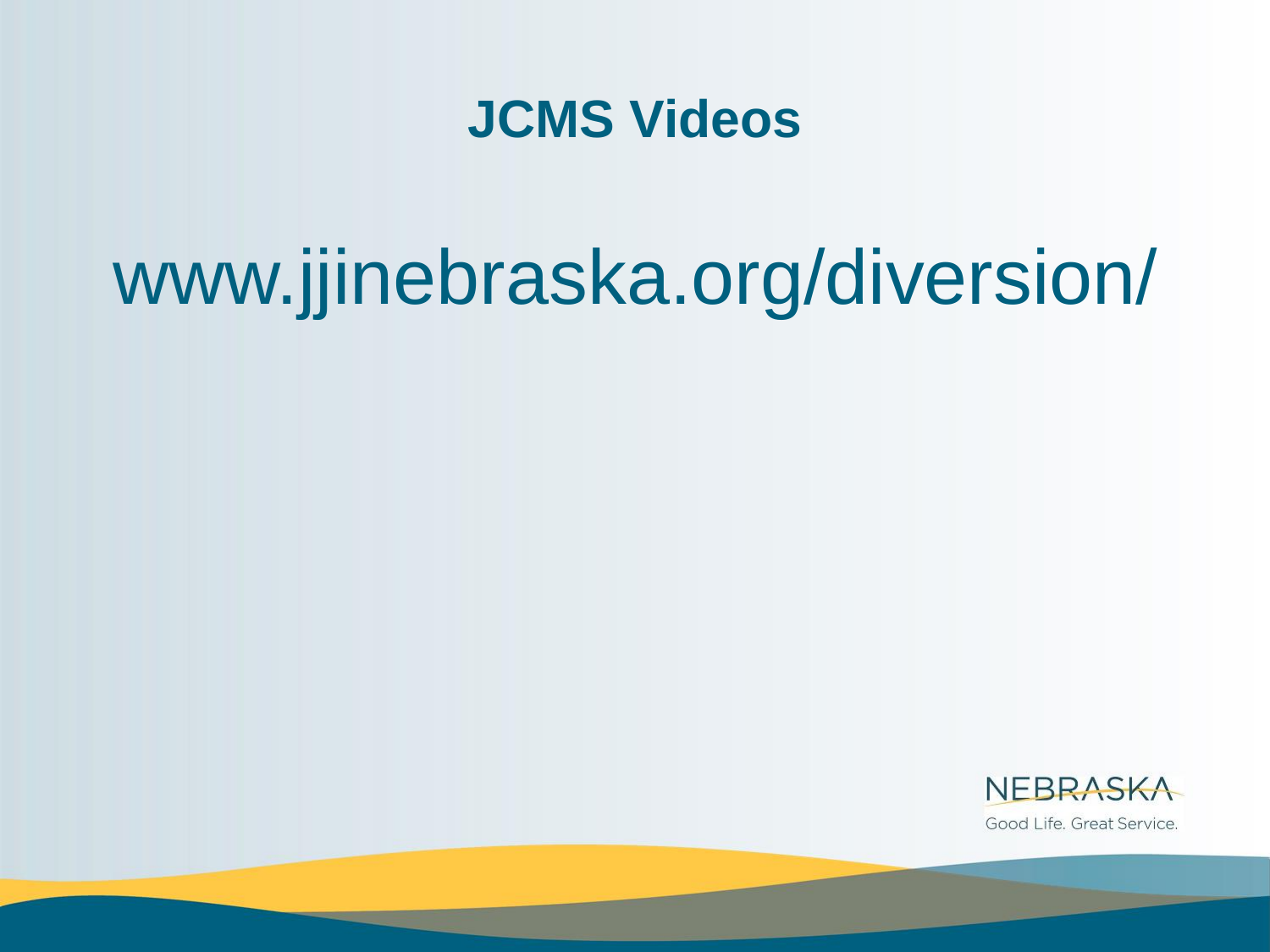#### **JCMS: Delete Function**

| <b>Current Client: test testingson</b>                                          | <b>Case Agency: JDCM Administrators</b>                    |                                           |                                                                             |
|---------------------------------------------------------------------------------|------------------------------------------------------------|-------------------------------------------|-----------------------------------------------------------------------------|
| First Name*<br>test<br>Race/Ethnicity *<br>White                                | Middle Name<br>Self-Reported Race/Ethnicity<br>Mende<br>▼  | Last Name*<br>testingson<br>NE Student ID | Date of Birth *<br>Gender*<br>12/31/1999<br>Male<br>Add Case To This Client |
| Juvenile Diversion<br>Diversion                                                 |                                                            | <b>Intake</b>                             |                                                                             |
| Delete Case From This Client<br>Address Line 1                                  | ddress Line 2                                              | City                                      | <b>State</b><br>ZIP                                                         |
| File Number<br>All Controller and<br><b>Contract Contract</b><br><b>Service</b> | <b>Primary Phone</b><br>Alternate Phone<br><b>Contract</b> | <b>E-Mail Address</b><br>$\sim$ 100 $\mu$ | Cell Phone                                                                  |

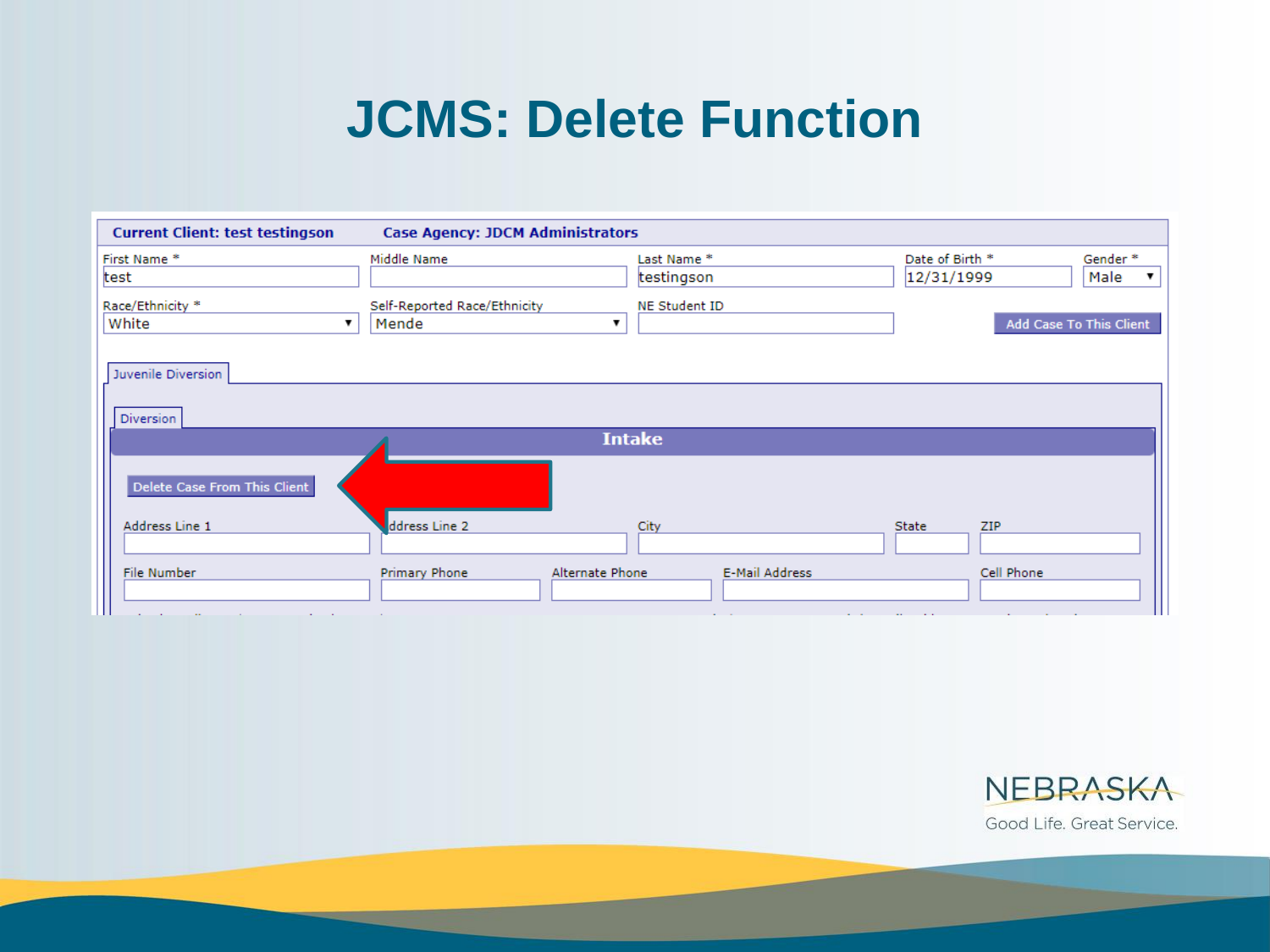### **JCMS: Multi-Agency Function**

• Multi-county diversion programs can now have their county attorney NCJIS certificates combined onto one lead agency certificate, allowing for data entry and case management for all counties using one certificate.

| Select an agency               | Case Type * |
|--------------------------------|-------------|
| I COUNTY ATTORNEYS OFFICE HALL | Diversion   |
| COUNTY ATTORNEYS OFFICE HOWARD |             |
|                                |             |

• You will be able to see all open cases in the search results for all agencies for which you have permission.

| Administrative<br>Reports<br>Grant Admin   Support<br>New Client<br>X Search Show All Open Cases<br>Search: dunny<br>$\Box$ Search all counties |                      |                      |                                       |  |                                                  |                      |                       |                          |                                  |
|-------------------------------------------------------------------------------------------------------------------------------------------------|----------------------|----------------------|---------------------------------------|--|--------------------------------------------------|----------------------|-----------------------|--------------------------|----------------------------------|
|                                                                                                                                                 |                      |                      |                                       |  |                                                  |                      |                       |                          |                                  |
|                                                                                                                                                 |                      |                      |                                       |  |                                                  |                      |                       |                          |                                  |
| <b>Search Results</b>                                                                                                                           |                      |                      |                                       |  |                                                  |                      |                       |                          | $\boxed{?}$ $\boxed{\mathbf{x}}$ |
|                                                                                                                                                 | $N$ File             | √ <sup>v</sup> First |                                       |  |                                                  | Date of              | ∡ <sup>v</sup> Intake | N <sup>V</sup> Discharge |                                  |
| <b>Program</b>                                                                                                                                  | <b>Number</b>        | <b>Name</b>          | Last Name △ <sup>▼</sup> Alias Agency |  |                                                  | A <sup>V</sup> Birth | <b>Date</b>           | <b>Date</b>              | <b>Seal</b>                      |
|                                                                                                                                                 |                      | Dunny                | activityUser12A                       |  | <b>ICOUNTY ATTORNEYS OFFICE</b><br><b>HOWARD</b> | 04/04/2004           | 05/14/2017            |                          |                                  |
|                                                                                                                                                 | H <sub>17</sub> -222 |                      |                                       |  |                                                  |                      |                       |                          |                                  |
| Diversion<br>Diversion                                                                                                                          |                      | Dunny                | activityUser12A                       |  | <b>ICOUNTY ATTORNEYS OFFICE HALL</b>             | 04/04/2004           |                       |                          |                                  |